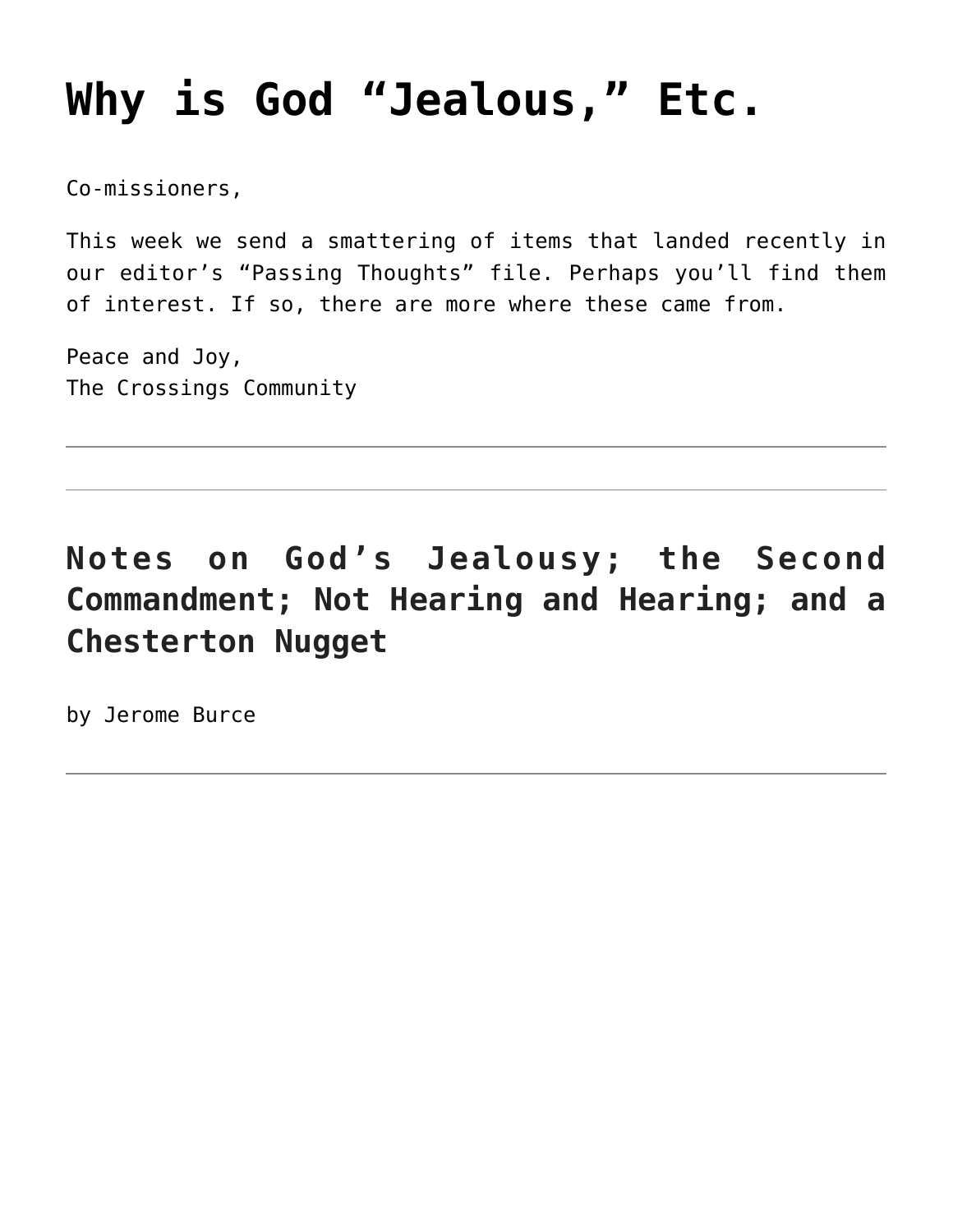

I keep long lists of things that bear mention in a venue like this. A few of the latest—

## 1. **Why is God "Jealous"?**

My preaching on the recent Trinity Sunday started not with trinity but, more essentially, with divinity. "What's that?" as Luther puts it in his catechisms. Or better still, as in the Large Catechism, what is it "to have a god"? With that I took a sermonic moment or two to drape some  $21<sup>st</sup>$  century clothes on Luther's  $16<sup>th</sup>$  century answer, which even as it stands is the best definition of "god-ness" out there. It tells the everyday, downto-earth truth of the thing as all the musings of the philosophers do not. My god—any person's actual god, the one he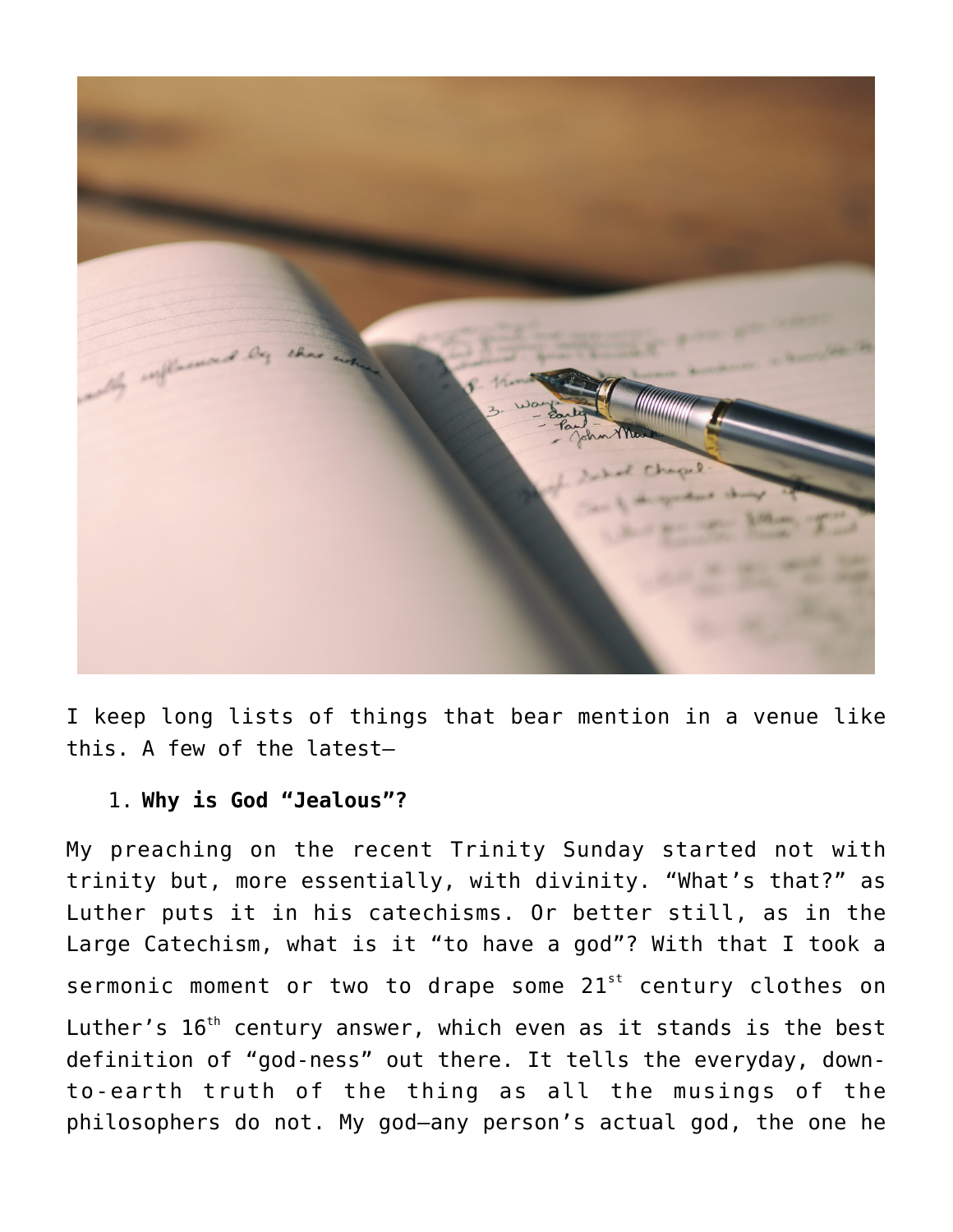has in practice, not merely in theory—is whatever this person fears, loves or trusts more than anything else (LC, First Commandment). Which means, of course, that our own age and culture is as flagrantly polytheistic as any other age or culture. The only difference is that we don't admit it. That's as true of today's would-be monotheists as it is of today's would-be atheists. Who among us hasn't set her deepest heart, or his, on something—many things—other than the One who said "Thou shalt have no other gods"? (For more along these lines, see Walt Bouman's classic "[Yes and No in a Taxicab"](https://crossings.org/walter-r-bouman-r-i-p-gods-yes-and-gods-no/); and yes, it's worth another look if you've seen it already.)

This got me thinking about something else the One and Only continues to say. "I the Lord your God am a jealous God…." This befuddled me when I was a kid. I couldn't grasp why God should be jealous, especially when jealousy was talked



about as something nasty that all right-thinking children would stay away from. Looking back, it dawns on that this was the boy approaching the God-question as the philosophers do, from top down instead of bottom up. Top-down starts with ideas. It imagines what deity must be or ought to be and assigns predefined attributes and characteristics accordingly. In the boy's logic it works like this. "God is good. Jealous is bad. Therefore God can't be jealous."

By contrast, bottom-up begins with facts on the ground. Take the ones that Exodus presents. "Here we are, sprung from Egypt, eating manna every day. No bricks to make or whips to drive the making. How did this come about? Because a particular god, one among the host that people worship, did for us what the rest of the gods wouldn't dream of doing and couldn't do in any case." From that spring the conclusions: a) this God has a thing for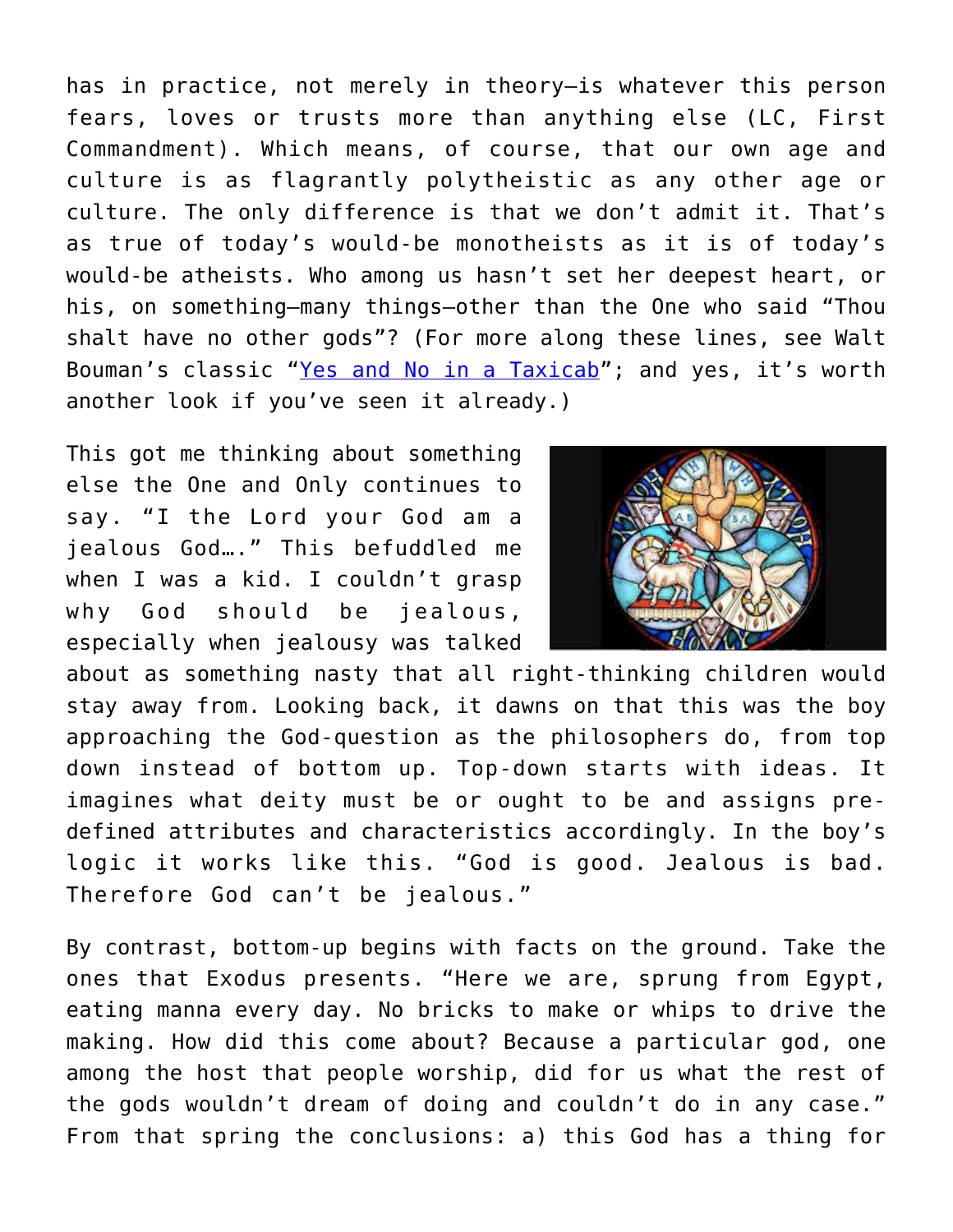us—a thing we can't explain or account for, and yet it is because He Is. (I AM, says he, when he's talking about himself.) b) When this God says he's jealous of us, who can blame him? Has he not done for us what he alone would want to pull off or is able to pull off with the likes of us in mind? And should he catch us dallying with other deities that strike us momentarily as better looking or more malleable or a lot more fun, how can he not take umbrage? What use would he be if he didn't? How could he be good?

For us today, the fact of facts on the ground is that God of Sinai hanging on a cross in the person of his Son. "For us and for our salvation," as the Creed drives us again and again to confess. Of course this God is jealous, and fiercely so, where you and I are concerned. How could he not be when his goodness for us is a goodness that passionate? How can it not drive him nuts when he catches us in the embrace of those de facto deities that Luther names—money, power, prestige, the self—that can't and will not do as God in Christ has done for us and is doing still in the person of the Spirit? "Have no other gods," he tells us. Why? Because those other gods are no damn good. They don't give a fig for us. They don't deliver the goods that Triune God so wants us to have—and at his expense, no less. Since when have they forgiven a sinner or raised the dead? They wouldn't want to. They don't know how. No wonder Triune God is heaven-bent (as one might say) on keeping us from their clutches. Let's expect him to be fierce in asserting his claim on us. Better still, let's pray for the sense—the faith anchored in Christ—to thank him for his ferocity, his jealousy, and to praise him for it too.

Suddenly I wish someone would give us a hymn to sing that went like this: "Our God is a jealous God." It would be so much more edifying than the one about how awesome he is.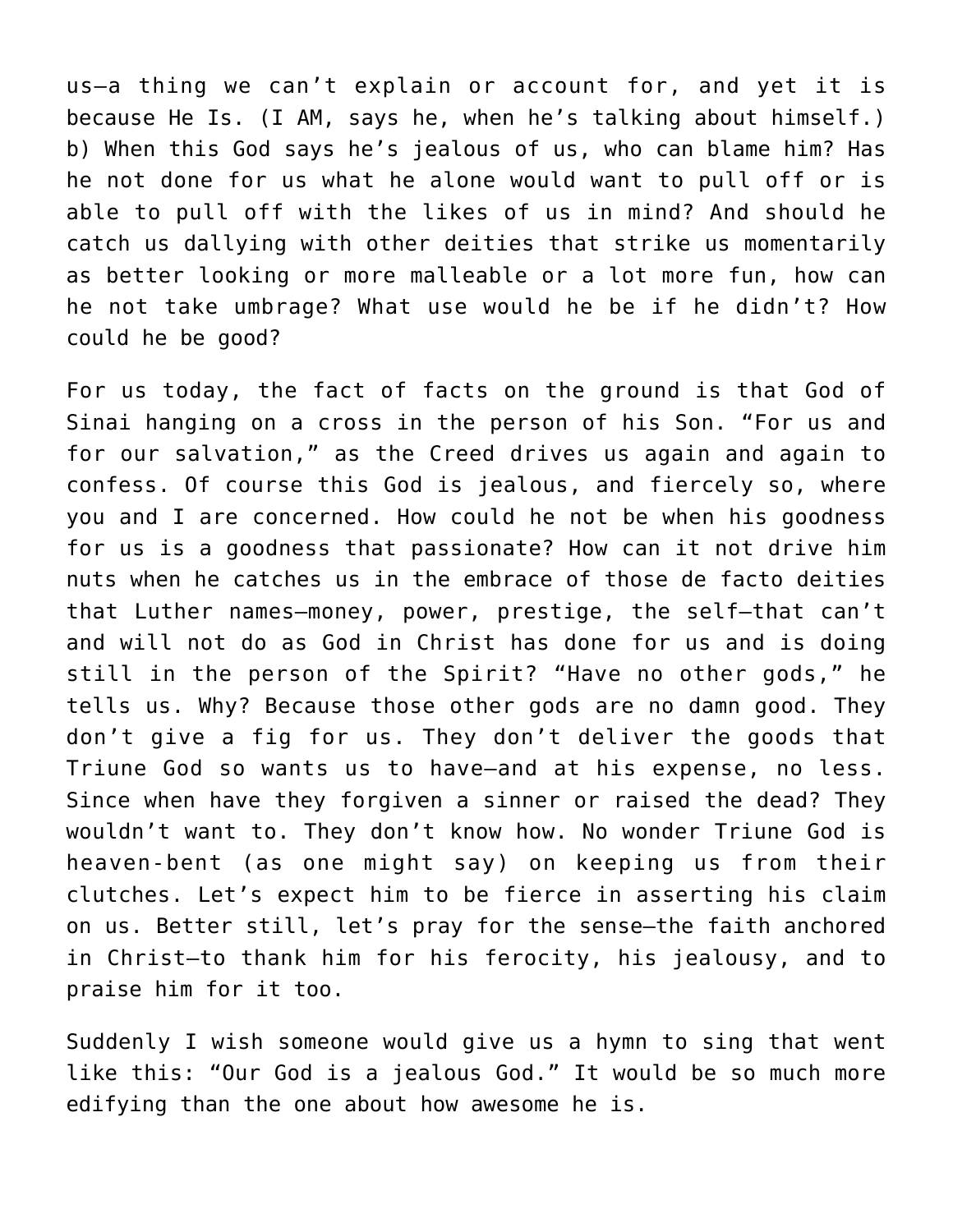### 2. **The Second Commandment: So Much More To It Than We Guessed**



A year or more ago a colleague put me on to a podcast called "First Reading." It features two young Old Testament scholars discussing the first of the Revised Common Lectionary texts for the forthcoming Sunday. Each episode lasts about fifteen minutes. They tend to be meaty and useful, also for Lutheran preachers which the podcast hosts are not.

Back in March the featured OT text for the Third Sunday in Lent was the Exodus version of the Decalogue. To address this the hosts brought in a third scholar, Carmen Joy Imes of Prairie College in Three Hills, Alberta, a town northeast of Calgary. They spent forty minutes with her. Every second was worth it. Dr. Imes zeroed in on the Second Commandment and made it gush with a wondrous richness I hadn't quessed was there. Never again will I be content to stick with the catechism when I talk about it. "No," she said, "it's not about cussing and swearing, as in 'Don't!' but rather about spectacular mission, as in 'Get busy and do!' Among so much else, it got me thinking in fresh ways about what God is up to every time I baptize another baby.

I heartily commend the episode to your own listening. You'll find it at *firstreadingpodcast.com*. Scroll down a while till you get to the episode entitled "Bearing God's Name." The text in question is Exodus 20:1-17. Again, do listen. The phrase "forty minutes wasted" will not cross your mind. I guarantee that.

3. **Sometimes They Just Don't Listen…**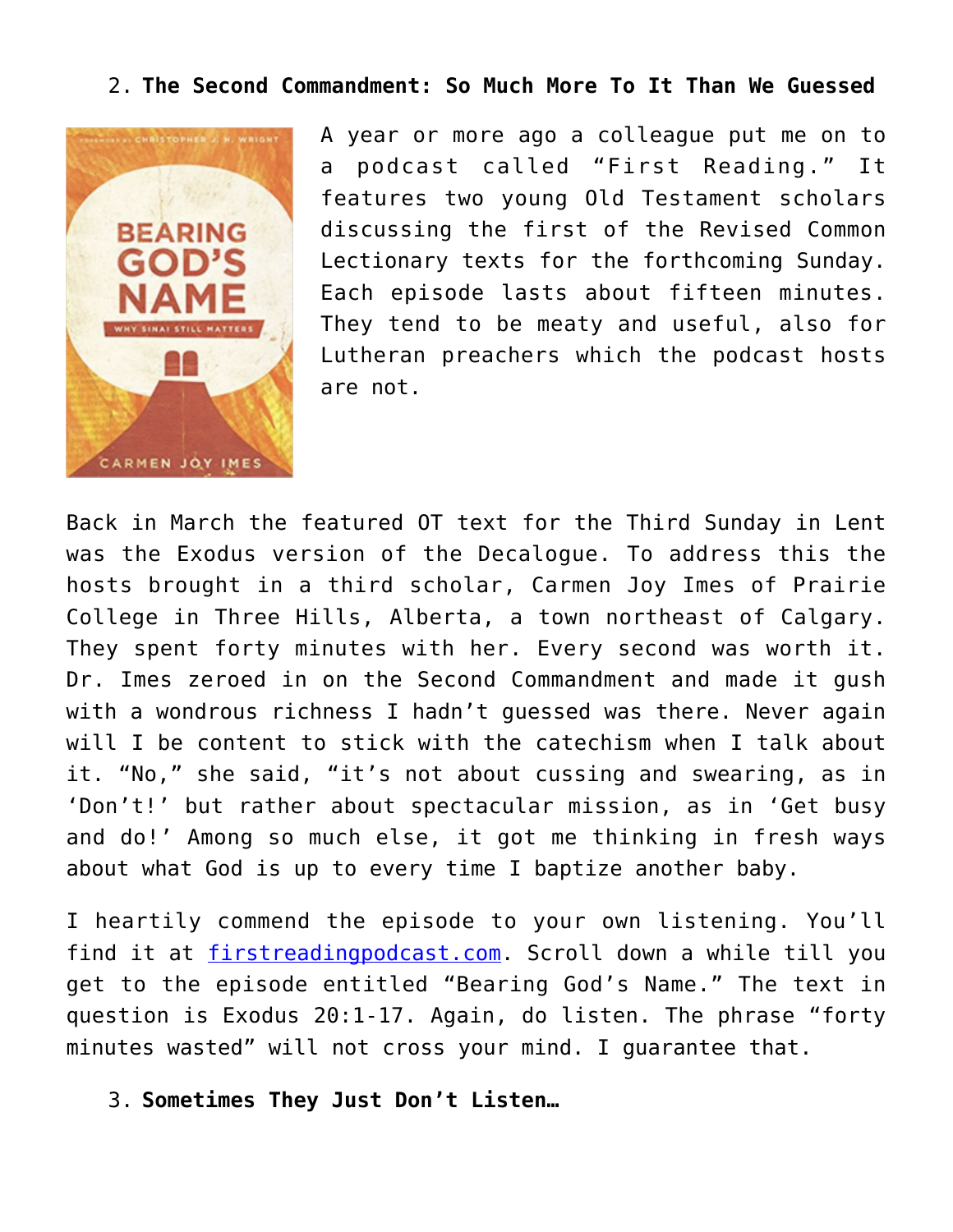A friend found this in a recent issue of *The Christian Century* and passed it along. You'll wince too:

"A pastor…had just preached on loving your enemies, working from a text in the lectionary. After the service, an elder cornered him in the hallway. He was furious and said, "I don't think it's appropriate to preach on that subject when our nation is at war with violent Islamic terrorism! You shouldn't mix religion and politics!' 'I'm just preaching what Jesus said,' the pastor replied. 'Well,' the elder said, 'I've always considered that a weak spot in Jesus' teaching.'"

#### **…And Sometimes They Do**

Here's a note I got a couple of weeks ago from a fairly recent member of my congregation—

"In Bible study classes, you have often asked us to say what "jumped out at you" in a passage. Well, now I want to tell you something that "jumped out" at me in your sermon this morning: You did *not* say that we "*should* trust" but you said "we *get to* trust"! It told me again, that if I am going to be a Christian, the first thing I need to do is *Relax...* This is such a liberating thought—it doesn't all depend on me! And being reminded that God loves those other people as much as me is *always* good medicine for that ever-present ego-centric stance I am cursed with."

To all my steady, stubborn colleagues of the Crossings-style pulpit: keep it up. You may not think it you're getting through—I often don't—but some way, somehow, you probably are. Another heart is being cheered as yours once was when someone else got through to you with a first strong whiff of unfettered Gospel. *Soli Deo Gloria.*

4. **A Thought for the Next Time You Go to Communion**